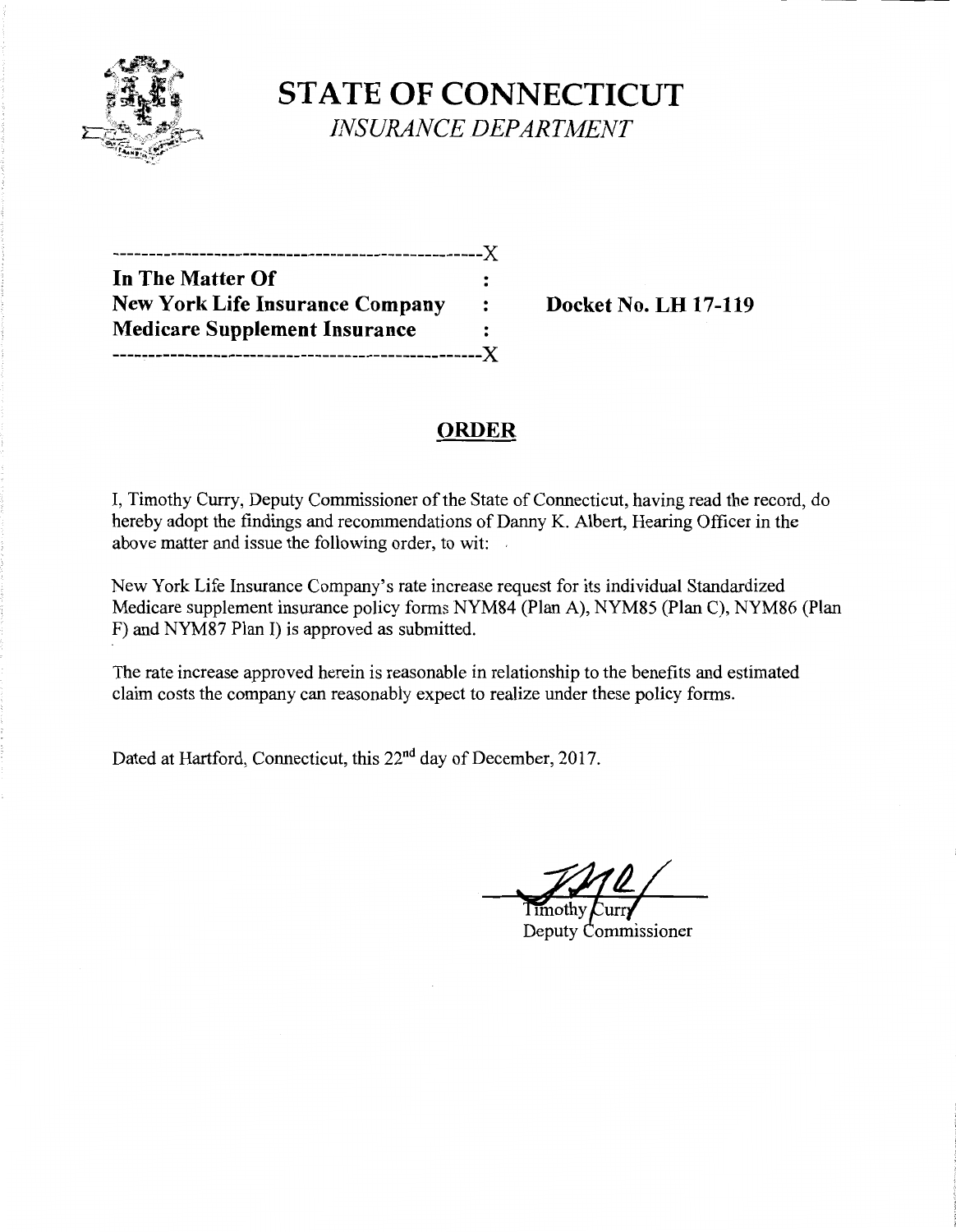

**STATE OF CONNECTICUT**  *INSURANCE DEPARTMENT* 

| In The Matter Of                       |                      |
|----------------------------------------|----------------------|
| <b>New York Life Insurance Company</b> |                      |
| <b>Medicare Supplement Insurance</b>   | $\ddot{\phantom{a}}$ |
|                                        |                      |

**Docket No. LH 17-119** 

## **PROPOSED FINAL DECISION**

## I. **INTRODUCTION**

The Insurance Commissioner ofthe State of Connecticut is empowered to review rates charged for individual and group Medicare supplement policies sold to any resident of this State who is eligible for Medicare. The source for this regulatory authority is contained in Chapter 700c and Section 38a-495a of the Connecticut General Statutes.

After due notice, a hearing was held at the Insurance Department in Hartford, CT on Thursday, December 14, 2017, to consider whether or not the rate increase requested by New York Life Insurance Company on its individual Standardized Medicare supplement insurance business should be approved.

No members from the general public attended the hearing.

No company representatives from New York Life Insurance Company attended the hearing.

The hearing was conducted in accordance with the requirements of Section 38a-474, Connecticut General Statutes, the Uniform Administrative Procedures Act, Chapter 54 of Section 38a-8-1 et seq. of the Regulations of Connecticut State Agencies.

A Medicare supplement policy is a private health insurance policy sold on an individual or group basis, which provides benefits that are additional to the benefits provided by Medicare. For many years Medicare supplement policies have been highly regulated under both state and federal law to protect the interests of persons eligible for Medicare who depend on these policies to provide additional coverage for the costs of health care.

Effective December 1, 2005, Connecticut amended its program of standardized Medicare supplement policies in accordance with Section 38a-496a of the Connecticut General Statutes, and Sections 38a-495a-1 through 38a-495a-21 of the Regulations ofConnecticut Agencies. This program, which conforms to federal requirements, provides a "core" package of benefits known as Plan A. Insurers may also offer any one or more of eleven other plans (Plans B through N).

Effective January 1, 2006, in accordance with Section 38a-495c of the Connecticut General Statutes (as amended by Public Act 05-20) premiums for all Medicare supplement policies in the state must use community rating. Rates for Plans A through N must be computed without regard to age, gender, previous claims history or the medical condition of any person covered by a Medicare supplement policy or certificate.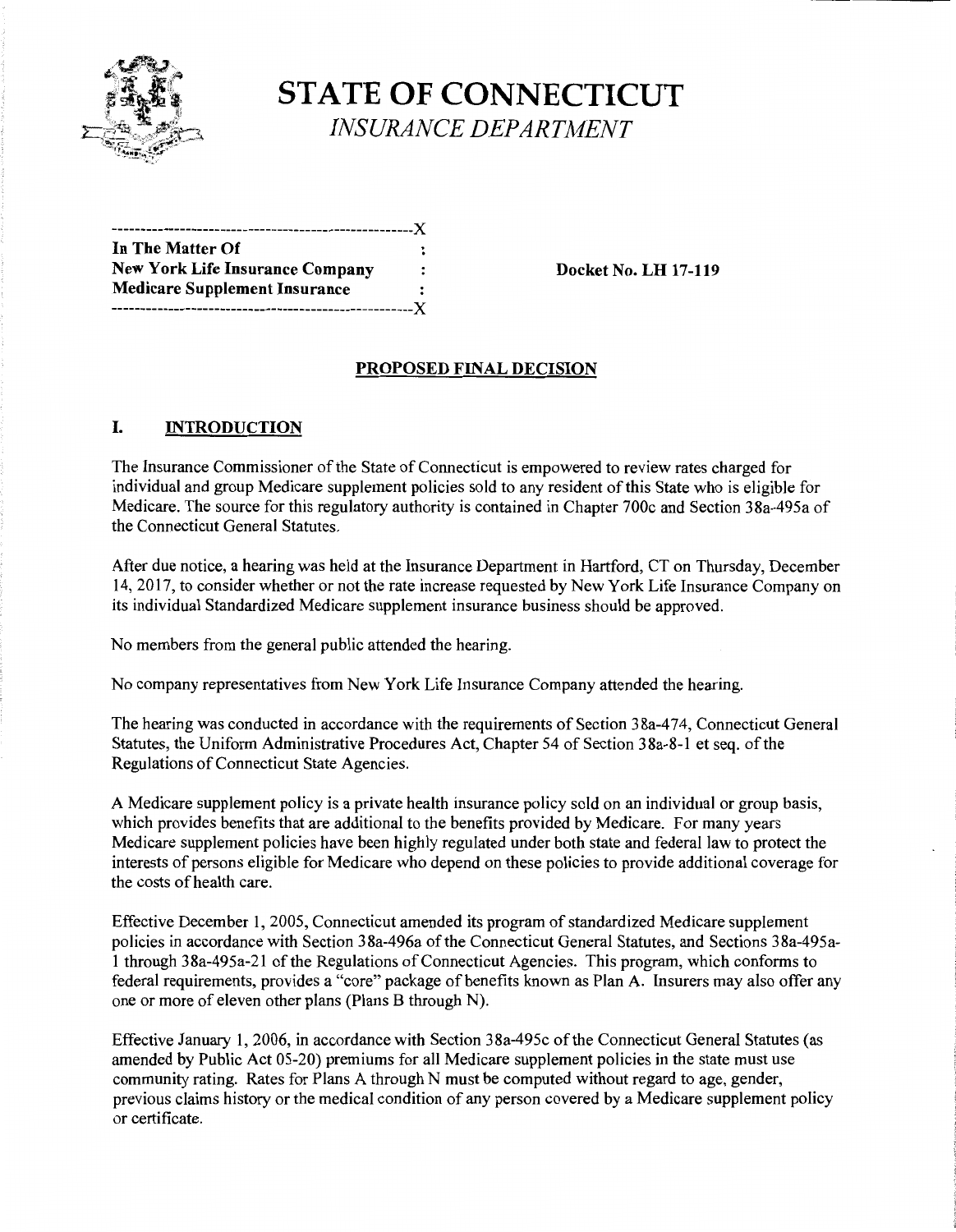The statute provides that coverage under Plans A through N may not be denied on the basis of age, gender, previous claims history or the medical condition of any covered person. Insurers may exclude benefits for losses incurred within six months from the effective date of coverage based on a pre-existing condition.

Effective October 1, 1998, carriers that offer Plan B or Plan C must make these plans as well as Plan A, available to all persons eligible for Medicare by reason of disability.

Insurers must also make the necessary arrangements to receive notice of all claims paid by Medicare for their insureds so that supplement benefits can be computed and paid without requiring insureds to file claim forms for such benefits. This process of direct notice and automatic claims payment is commonly referred to as "piggybacking" or "crossover".

Sections 38a-495 and 38a-522 of the Connecticut General Statutes, and Section 38a-495a-10 of the Regulations of Connecticut Agencies, state that individual and group Medicare supplement policies must have anticipated loss ratios of 65% and 75%, respectively. Under Sections 38a-495-7 and 38a-495a-10 of the Regulations of Connecticut Agencies, filings for rate increases must demonstrate that actual and expected losses in relation to premiums meet these standards, and anticipated loss ratios for the entire future period for which the requested premiums are calculated to provide coverage must be expected to equal or exceed the appropriate loss ratio standard.

Section 38a-473 of the Connecticut General Statutes provides that no insurer may incorporate in its rates for Medicare supplement policies factors for expenses that exceed 150% of the average expense ratio for that insurer's entire written premium for all lines of health insurance for the previous calendar year.

## **II. FINDING OF FACT**

After reviewing the exhibits entered into the record of this proceeding, and utilizing the experience, technical competence and specialized knowledge of the Insurance Department, the undersigned makes the following findings of fact:

- 1. New York Life Insurance Company has requested a 5% rate increase on its individual standardized Medicare supplement policy forms NYM84 (Plan A), NYM85 (Plan C), NYM86 (Plan F) and NYM87 (Plan I).
- 2. As of 6/30/17, there were 374 policies in force nationwide and eight in Connecticut.
- 3. The most recent rate increase approved was 5.0% effective 10/1/2008.
- 4. These policy forms were agent solicited.
- 5. The proposed rates are expected to satisfy the Connecticut statutory loss ratio of 65% required of group Medicare supplement forms.
- 6. New York Life Insurance Company certified that their expense factors are in compliance with section 38a-473, C.G.S.
- 7. New York Life Insurance Company has conformed to subsection (e) of section 38a-495c, C.G.S. regarding the automatic claims processing requirement.